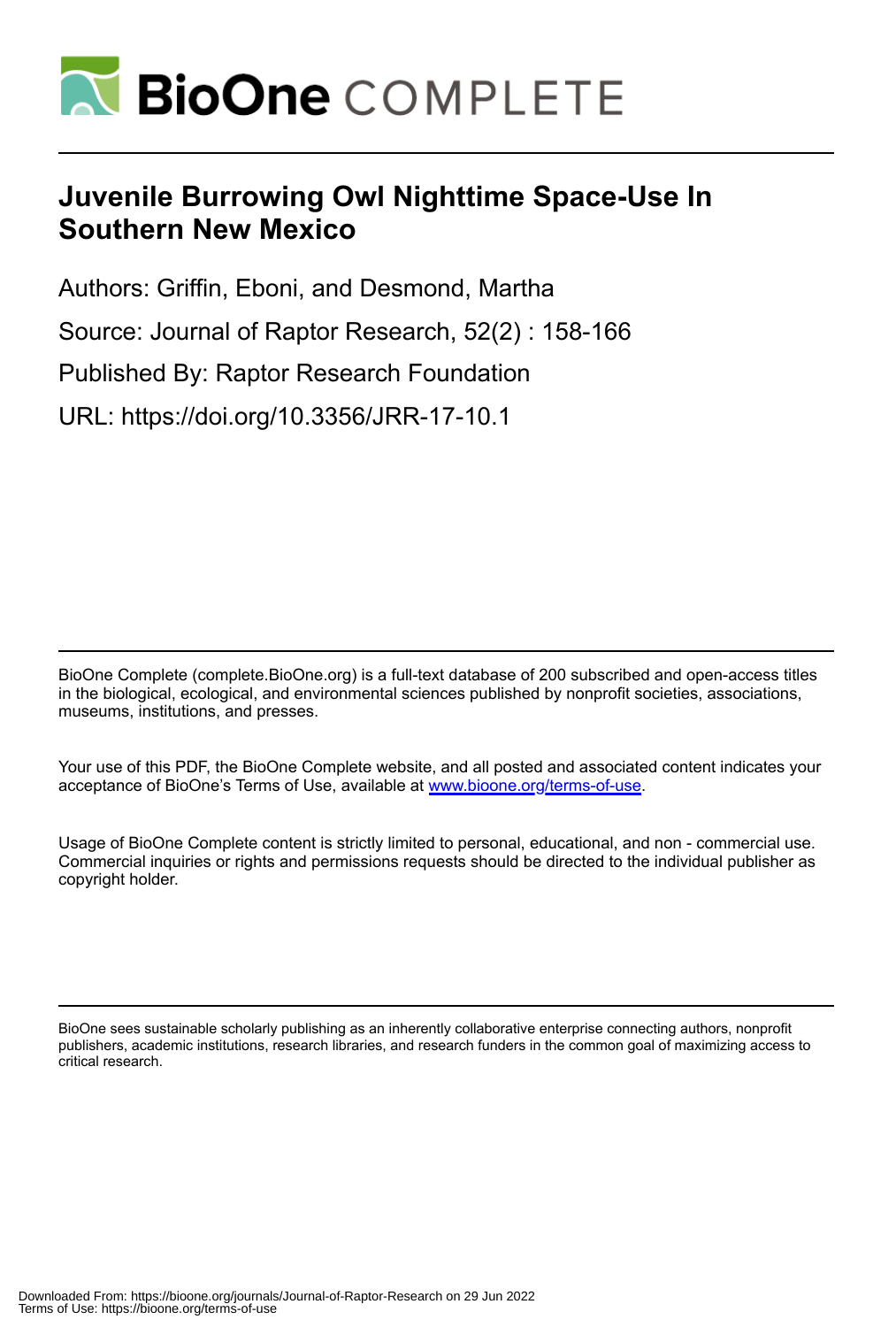# JUVENILE BURROWING OWL NIGHTTIME SPACE-USE IN SOUTHERN NEW MEXICO

## EBONI GRIFFIN<sup>1</sup> AND MARTHA DESMOND<sup>2</sup>

Department of Fish, Wildlife and Conservation Ecology, New Mexico State University, Las Cruces, NM 88003 USA

### DAWN VANLEEUWEN

Department of Economics and International Business, New Mexico State University, Las Cruces, NM 88003 USA

ABSTRACT.—In some areas, Burrowing Owls (Athene cunicularia) occur in human-altered, urbanized environments. However, their use of these anthropogenic land-cover types during nighttime is not well understood. We studied nocturnal and crepuscular space-use of eight juvenile Burrowing Owls in urban, greenspace, and agriculture dominated landscapes during 2012 and 2013 in Doña Ana County, New Mexico. For each owl, we obtained an average of 22 (range 14–37) nighttime telemetry fixes covering a period of 1– 8.5 wk post-fledging. The juvenile Burrowing Owls avoided urban cover types and spent more time in agriculture and greenspace. In agricultural areas, owls used canals, weedy ditches, and associated farm roads, whereas in greenspace owls used city parks, golf courses, and patches of native habitat. Juvenile owls in this study were not observed to move large distances and on average most owls  $(n=5)$  remained within 500 m of their roost burrow, with one owl traveling up to 743 m from its roost site. Conservation efforts for Burrowing Owls within human-altered environments should focus on the protection of nest and roost burrows near important foraging areas.

KEY WORDS: Burrowing Owl; Athene cunicularia; compositional analysis; human-altered environments; juveniles; New Mexico; radio telemetry; space-use.

USO DEL ESPACIO DURANTE LA NOCHE DE INDIVIDUOS JUVENILES DE ATHENE CUNICULARIA EN EL SUR DE NUEVO MEXICO ´

RESUMEN.—En algunas áreas, Athene cunicularia se presenta en ambientes urbanizados y alterados por el ser humano. Sin embargo, el uso nocturno de estos tipos de cobertura del suelo antropizados no está estudiado en profundidad en esta especie. Estudiamos el uso del espacio durante la noche y el crepusculo de ocho ´ individuos juveniles de A. cunicularia en paisajes dominados por ambientes urbanos, espacios verdes y agricultura durante 2012 y 2013 en el condado de Doña Ana, Nuevo México. Para cada búho, obtuvimos un promedio de 22 (rango 14-37) datos de telemetría cubriendo un periodo de 1 a 8.5 semanas posteriores al abandono del nido. Los individuos juveniles de A. cunicularia evitaron los tipos de cobertura del suelo urbanizado y permanecieron más tiempo en sitios con agricultura y espacios verdes. En las áreas con agricultura, los búhos utilizaron canales, acequias con vegetación herbácea y caminos asociados a granjas, mientras que en los espacios verdes, los búhos utilizaron parques, campos de golf y parches de hábitat nativo. En este estudio, los búhos juveniles no fueron observados moviéndose a grandes distancias y, en promedio, la mayoría de los búhos ( $n = 5$ ) permanecieron dentro de los 500 m de sus madrigueras dormidero, con un búho moviéndose hasta 743 m de su dormidero. Los esfuerzos de conservación para A. cunicularia dentro de ambientes alterados por los humanos deberían enfocarse en la protección de los nidos y de las madrigueras dormidero cerca de las áreas importantes para la alimentación.

[Traducción del equipo editorial]

Human population growth has resulted in the conversion of large areas of natural landscapes to urban- and agricultural-dominated landscapes.

Some raptor species are not tolerant of this landscape conversion. For example, among the threats to Northern Goshawks (Accipiter gentilis)

<sup>1</sup> Present address: USDA Forest Service, Lincoln National Forest, Cloudcroft, NM 88317 USA.

 $2$  Email address: mdesmond@nmsu.edu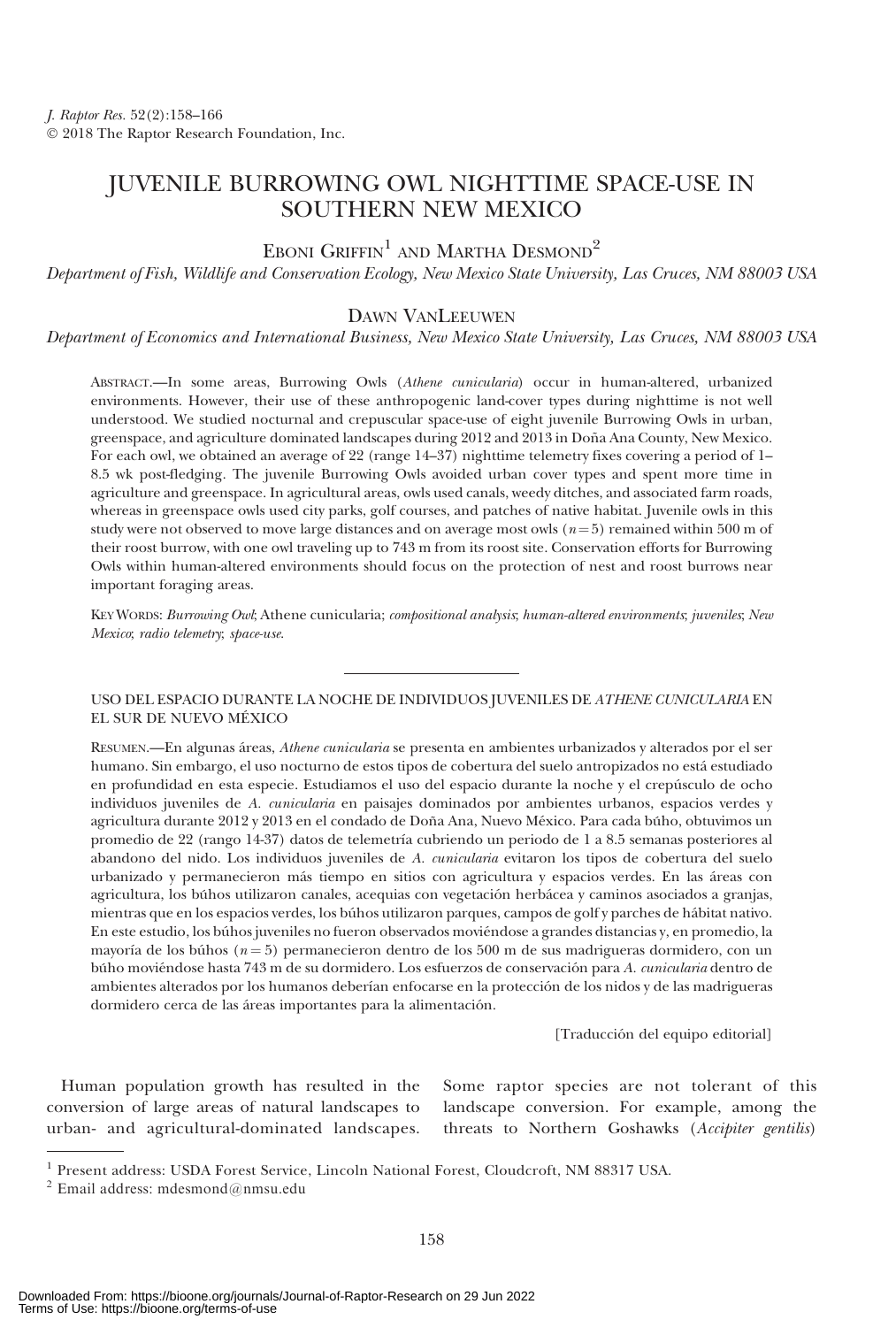and Great Gray Owls (Strix nebulosa) is the growing human population, as both species require large intact stands of forest (Winter 1986, Duncan 1997, Morrison et al. 2009, Hull et al. 2010), at least in North America. Alternatively, several raptor species readily occupy and breed in urban and agricultural landscapes (Berry et al. 1998, Boal and Mannan 1999, Conway et al. 2006, Palomino and Carrascal 2007, Boggie and Mannan 2014). In some instances, urban-breeding raptors occur at higher densities than in native cover types (Boal and Mannan 1998, Sergio and Bogliani 1999, DeSante et al. 2004). Raptors have the ability to cover large distances and their use of space should reflect the influence of anthropogenic landscapes. In Spain, adult Lesser Kestrels (Falco naumanni) preferred to forage in uncultivated grasslands and cereal crops and avoided other land-cover types (Donázar et al. 1993). In the Czech Republic, Long-eared Owls (Asio otus) nesting in urban environments selected foraging areas consisting of wooded areas and meadows (Lövy and Riegert 2013); urban-nesting goshawks in Europe foraged primarily in urban greenspace habitats, using built-up environments less than expected (Rutz 2006). Although many raptors do inhabit human dominated-landscapes, mortality rates can be higher due to predation, electrocution, collisions, poisonings, and disease (Mannan and Boal 2012, Griffin et al. 2017).

The post-fledging period is a vulnerable stage in the avian life cycle because inexperienced juveniles are still developing motor and foraging skills, learning their surroundings, and at times using novel spaces as they expand their home ranges with age. Space-use decisions in human-altered landscapes could further influence mortality risk. For instance, juveniles may select cover types with greater availability of prey that may be more accessible or easier to capture, or they may select sites based on cover to reduce predation risk. Among passerines, juveniles use habitats differently than adults. Juvenile Ovenbirds (Seiurus aurocapilla) use non-mature forest stands more than adults (Streby et al. 2011), and Black-capped Vireos (Vireo stricapilla) predominately nest in shrub habitat, whereas juveniles use both riparian and shrub habitats (Dittmar et al. 2014). Among birds of prey, juvenile Bonelli's Eagles (Aquila fasciata) dispersing from nest sites choose cover types similar to adults, selecting areas with more slope, pasture, and scrub (possibly related to prey availability); interestingly, however juveniles also select for sites farther from human habitation and roads (Balbontín 2005).

Burrowing Owls (Athene cunicularia) readily occupy human-altered environments (DeSante et al. 2004, Conway et al. 2006, Berardelli et al. 2010, Catlin and Rosenberg 2014, Griffin et al. 2017) and in some instances, occur at higher densities in human-dominated cover types (DeSante et al. 2004). They may benefit from the accessible prey in these environments (Moulton et al. 2006); however, we do not know how juveniles use space during typical foraging times within these areas. Burrowing Owls have a diverse diet that likely contributes to their ability to occupy a variety of land-cover types. Insects make up the majority of prey items whereas small vertebrates (small mammals, but also birds, amphibians, and reptiles) comprise the bulk of the biomass; the amount of vertebrate prey in their diets varies considerably by season, year, and location (MacCracken et al. 1985, Plumpton and Lutz 1993, York et al. 2002, Moulton et al. 2006, Marsh et al. 2014b). Burrowing Owl space-use in anthropogenic landscapes is varied, with studies showing selection for native land covers or pasturelands (Sissons et al. 2001), avoidance of tall, dense crops (Haug and Oliphant 1990, Sissons et al. 2001), or equal use of both croplands and native grasslands (Marsh et al. 2014a). In an agriculture-dominated area of California, Burrowing Owl space-use varied among years and ages of individuals; juveniles selected for grass cover in one year and cropland the second year, whereas adult males used land-cover types in proportion to availability (Gervais et al. 2003). Burrowing Owls used roads more frequently than expected in mixed-use grasslands of Saskatchewan, Canada (Marsh et al. 2014b). However, in another study, Burrowing Owls in Alberta and Saskatchewan avoided infrastructure (Scobie et al. 2016). In areas dominated by agriculture, juveniles forage along habitat edges and in fallow fields (Gervias et al. 2003), but no data are available for urban habitats or diverse landscapes that include mixtures of agriculture, urban environments, and greenspace. Thus, our objective was to characterize space-use by juvenile Burrowing Owls in a portion of southern New Mexico that included a composite of landcover types. Using data collected from radio-tagged owls, we evaluated the prediction that owls would avoid agricultural and urban areas because of anthropogenic pressures and select greenspace.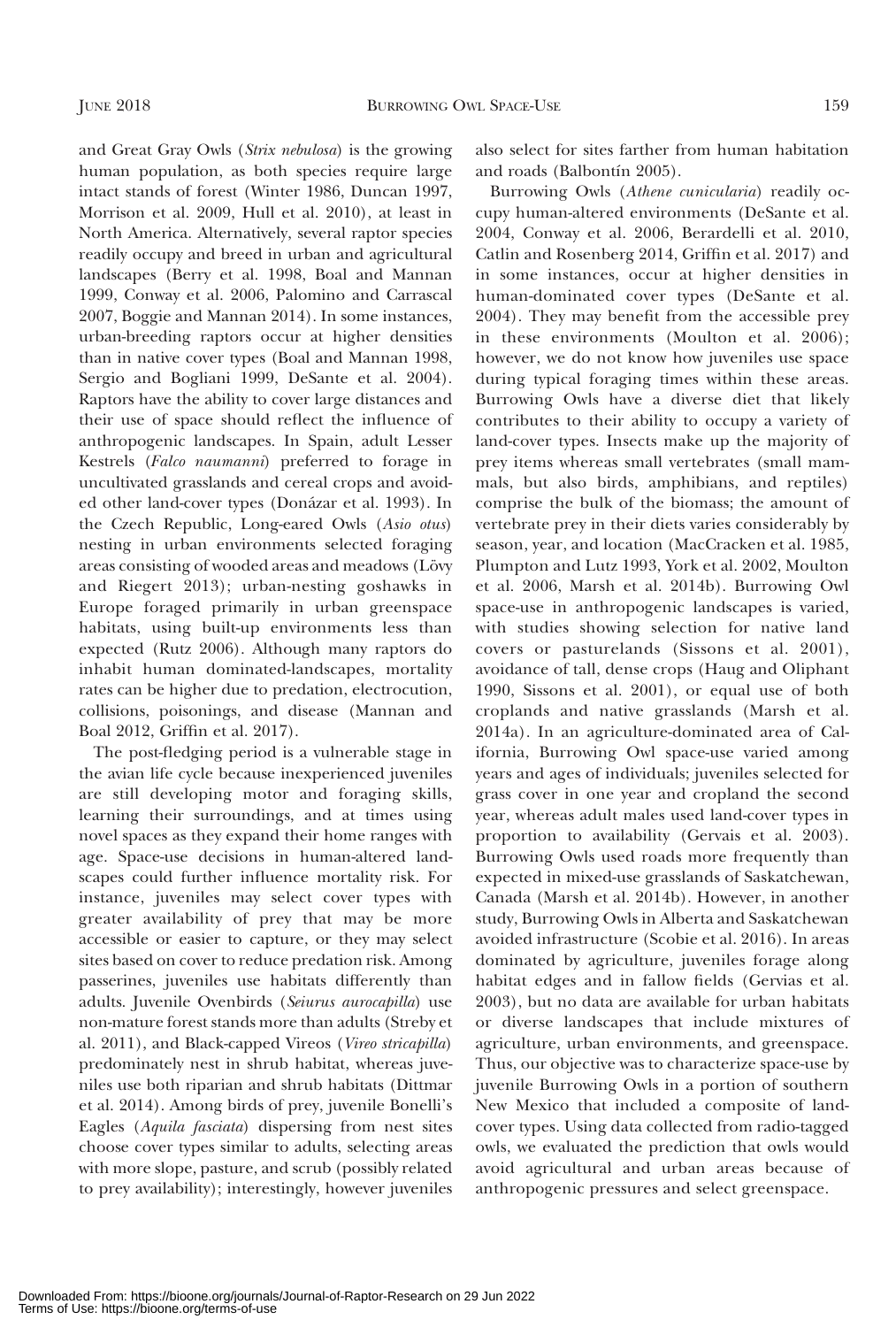### **METHODS**

We studied Burrowing Owls during 2012 and 2013 in southern New Mexico  $(32^{\circ}18.73^{\prime}N\ 106^{\circ}46.07^{\prime}W)$ in the urban and agricultural areas of southern Doña Ana County (see Griffin et al. 2017 for a map of the study area). Doña Ana County includes Las Cruces, the second largest city in the state. The county population is 209,233, with approximately 90,000 inhabitants within the Las Cruces city limits (US Census Bureau 2010). Elevation is approximately 1191 m. Mean annual precipitation is 24.5 cm and mean temperature highs and lows are 25.3°C and 8.58C, respectively (US Climate Data 2013). Dominant land-cover types were defined as urban (areas zoned as commercial, industrial and residential), greenspace (urban parks and patches of native habitat), and agriculture (traditional row crops, hayfields and orchards as well as fallow fields, rights-of-way and irrigation canals). Depending on the land use, vegetation was dominated by a mix of creosote bush (Larrea tridentata), soaptree yucca (Yucca elata), tarbush (Flourensia cernua), honey mesquite (Prosopis glandulosa), broom dalea (Psorothamnus scoparius), prickly pear (Opuntia spp.), desert grasses such as tobosa (Pleuraphis mutica) and black grama (Bouteloua eriopoda), irrigated row crops such as cotton (Gossypium hirsutum), alfalfa (Medicago sativa), chile (Capsicum annuum), and corn (Zea mays), pecan (Carya illinoinensis) orchards, manicured lawns, and ornamental trees and shrubs (Berardelli et al. 2010).

We captured juvenile owls at 30–40 d of age using  $15 \times 15 \times 46$  cm walk-in-traps made from galvanized mesh wire (Conway and Garcia 2005). We placed traps at the entrance to the nest at dawn and dusk and checked traps every hour (Conway and Garcia 2005). Each owl captured was weighed to the nearest 0.1 g, and banded with a US Geological Survey band on the left leg and a yellow plastic band with a unique black alphanumeric code on the right leg. Each bird was sexed genetically using the PCR primer method of Griffiths et al. (1998) by clipping a talon and collecting a drop of blood.

Eight juvenile owls  $(> 120 \text{ g})$  from eight individual nests were equipped with radio-transmitters to characterize nocturnal space-use. Each radio transmitter (Model AWE-C-1.5, American Wildlife Enterprise, Monticello, FL, USA) was attached backpackstyle (D. Johnson pers. comm.) using 0.64-cm-wide teflon ribbon (Bally Ribbon Mill, Bally, PA, USA) as a harness (Davies and Restani 2006). The transmitter with harness weighed 3.5 g and bands weighed 1.1 g,

for a total weight of 4.6 g. All transmitters were  $\leq 3\%$ of owl body weight (Davies and Restani 2006). The maximum distance transmitters could be detected was 800 m using vehicle-mounted antennas and 600 m using hand-held antennas.

At each nest location where juveniles were captured, the surrounding landscape consisted of a composite of two or all three land-use categories. Three juvenile owls were from greenspace-dominated environments, two were from agriculture-dominated environments, and three were from landscapes with nearly equal proportions of urban and greenspace.

We collected data on juvenile owl space-use during crepuscular (0530–0800 H and 1830–2100 H) and nocturnal (2300–0400 H) hours because owls forage during both time periods (Haug and Ophilant 1990, Sissons et al. 2001, Marsh et al. 2014b). We randomly selected the nocturnal or crepuscular time period for each day, with the caveat that there were an equal number of crepuscular and nocturnal tracking days each week. We rotated the order in which owls were studied each night, and focused on each radiotagged owl twice per week, attempting to obtain four locations per owl per survey night (Gervais et al. 2003). We constrained each telemetry fix to be  $\geq 15$ min apart to ensure independence between subsequent locations (Gervais et al. 2003). When visual fixes could not be obtained, we triangulated to establish locations of owls using bearings recorded ,5 min apart (Davies and Restani 2006). We recorded coordinates of visual locations as well as triangulation points with a Garmin GPS. When triangulating, the distance from the owl was generally 100–300 m. We collected locations during the period from 1–8.5 wk after fledging, with an average of 22 (range 14–37) telemetry fixes for each owl. Radio-tagged owls also used satellite burrows near their nest site and these were determined based on diurnal occupation by radio-tagged owls (Griffin et al. 2017). We used diurnal roost sites, which were sometimes the same as the nest site, to calculate the distance owls traveled to nighttime telemetry fixes, using the distance-measuring tool in ArcMap. For this study we defined fledging as 42 d post-hatch, which is the approximate age when juveniles are capable of extended flight (Haug and Oliphant 1990, Desmond et al. 2000, Griffin et al. 2017).

GIS Database. We used ArcMap 10.2 (ESRI, Redlands, CA, USA) for spatial analyses. Imagery was from the National Agriculture Imagery Program (NAIP 2010) and Bing Maps aerial imagery (2012)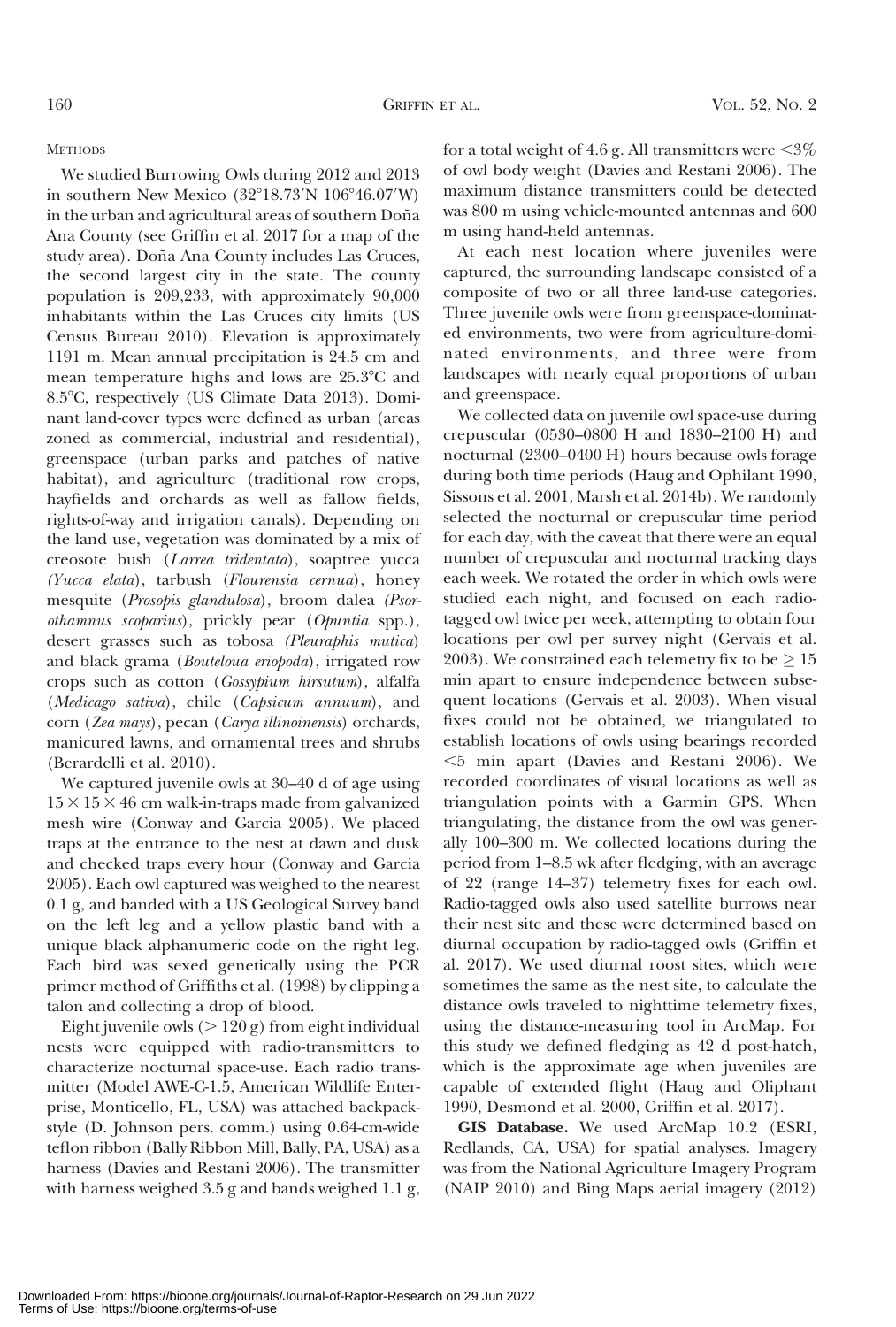available through ArcGIS; imagery from Bing Maps provided the most recent information related to land use and was used to verify information from 2010 NAIP imagery. Using this imagery, we analyzed land uses and classified these into the three landcover types of interest: urban (commercial, industrial, and residential), agriculture (row crops, hayfield, fallow fields, irrigation canals, farm roads, livestock), and greenspace (native habitat, parks, and golf courses). We used the coordinate geometry (CO-GO) feature in ArcMap to perform triangulation. We removed locations that were  $\leq 50$  m from the nest for juveniles  $< 8$  wk of age from analyses. We digitized a maximum space-use radius for each nest based on the farthest distance of each radio-tagged juvenile. To do this, we created a 100-m buffer around the farthest distance each juvenile traveled from its nest and calculated the availability of each land-cover type and land-cover percentages within this fixed radius. From this, we calculated the proportion of area covered for each land-cover type.

Statistical Analysis. We used compositional analysis to examine the pattern of space-use relative to availability for radio-tagged owls. We conducted compositional analysis using the log ratio transformation methods described in Aebischer et al. (1993), using greenspace as the reference cover. However, we used a mixed model as an alternative to the MANOVA, because it allowed the inclusion of individuals that were lacking one cover type within their available environment (circular plot). We replaced cover-type use of 0% (i.e., nonuse of that cover type) with 0.007 (0.7%) as suggested by Bingham et al. (2007) and Janke and Gates (2013), and we also conducted a sensitivity analysis as suggested by Aitchison (1982). To ensure that values added to zero use were below the minimum possible, we added values from 0.1 to 0.9 in increments of 0.1 to counts of zero before computing proportions. Ten analyses corresponding to 10 different reclassifications of nonuse were run. We analyzed each of these nine response variables along with the initial analysis adding 0.007 to the proportion. We report findings from the initial model adding 0.007 to the proportion and findings from the sensitivity analysis only where conclusions differed from conclusions based on the initial model. In the mixed model, we fitted an unstructured covariance to account for correlation between the two differences in log ratios  $(d_i)$  from the same bird. A two-numerator df F-test assessed whether cover-type selection was random by testing the hypothesis that both mean  $log$  ratios  $(d_i)$ 

were equal to zero; denominator degrees of freedom were computed using the Kenward-Roger method (SAS Institute Inc., Cary, NC, USA). We obtained post hoc pairwise comparisons by testing whether individual model-based mean log ratios were equal to zero and by comparing the two mean log ratios.

To compare cover-type use to percentage of cover types available for each individual bird, we planned to report approximate P-values using a  $\chi^2$  goodness of fit test (Sissons et al. 2001). However, because criteria for approximate P-values to be valid were not met, exact P-values using the multinomial distribution were obtained. To obtain the exact P-value for each bird, we used a multinomial distribution with the multinomial proportions set equal to the percentage of each land-cover type available and the number of trials set equal to the number of recorded locations. We computed multinomial probabilities corresponding to all possible outcomes. The P-value was obtained by summing all multinomial probabilities that were less than or equal to the probability of the observed outcome (McDonald 2014). We conducted analyses using SAS version 9.3 software (SAS Institute Inc., Cary, NC, USA), and defined significance as  $P \leq 0.05$ .

#### **RESULTS**

Juvenile owls' space-use was not random (compositional analysis,  $F = 7.33$ , ddf = 4.31,  $P = 0.041$ ) and the three land-cover types were not used in proportion to their availability. The owls selected for agriculture compared to either greenspace or urban cover types ( $t=3.80$ , ddf =5,  $P=0.0128$  and  $t=$ 4.11, ddf= $5.31, P=0.008$ , respectively); however, the finding that juveniles selected agriculture over greenspace was sensitive to the chosen methodology to address unused cover types. In the sensitivity analysis, when we added 0.1 for unused agricultural cover types in the agriculture-to-greenspace comparison, the selection for agriculture over greenspace was maintained ( $P=0.0302$ ). However, for the other eight of the nine reanalyses (inserting 0.2–0.9 for unused agricultural land cover), P-values were not significant, ranging from 0.0507 (for the addition of 0.2 to zero counts) to 0.1978 (addition of 0.9 to zero counts). Juveniles selected urban environments significantly less than greenspace ( $t = -2.51$ , ddf =7,  $P = 0.04$ ; Table 1).

Three of the eight juveniles used land-cover types in proportion to their availability, whereas five exhibited selection for land-cover types (Fig. 1). Of the three birds that used land-cover types in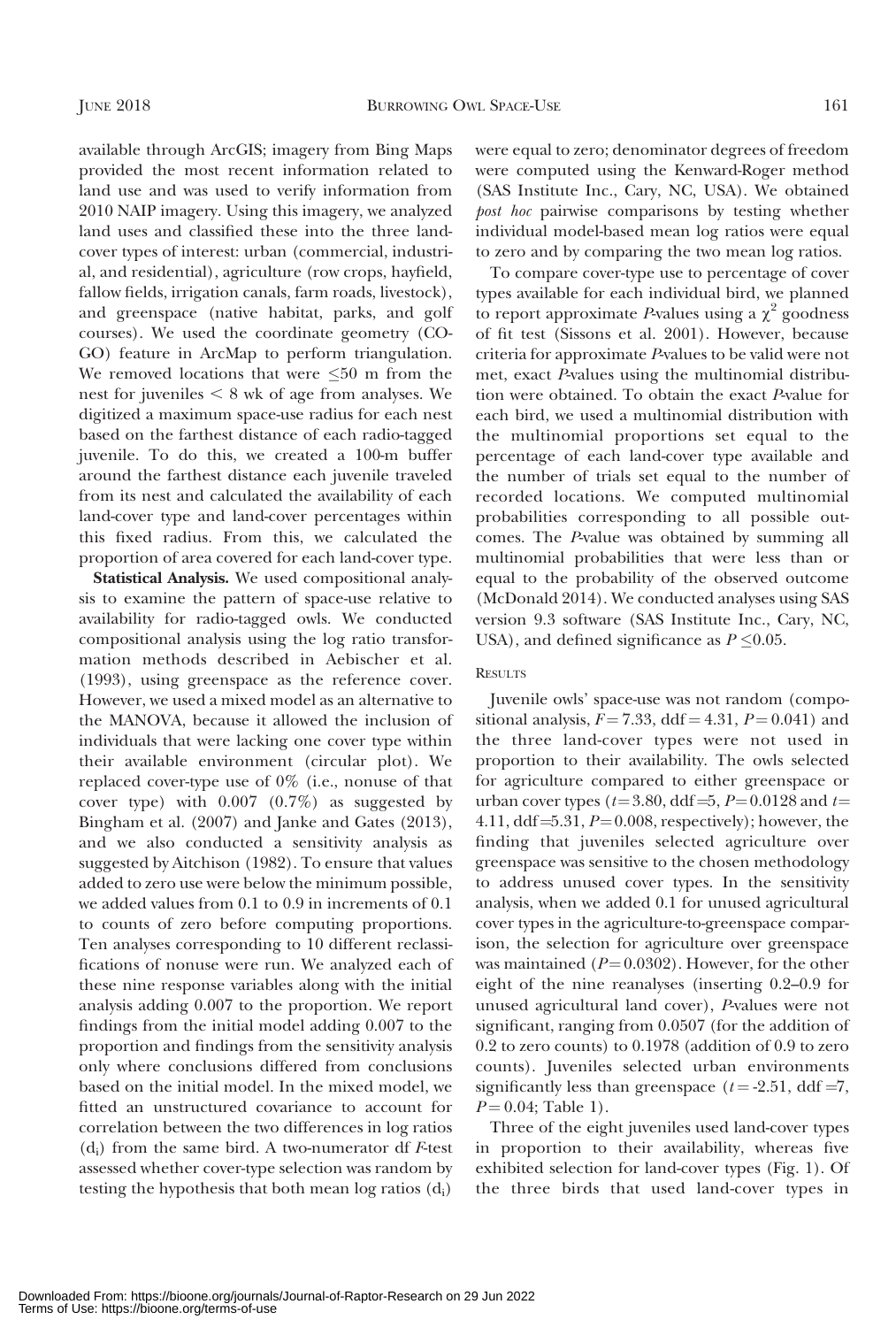| Table 1. Space-use selection by juvenile Burrowing Owls $(n=8)$ in Doña Ana County, New Mexico, 2012–2013. Means                      |  |
|---------------------------------------------------------------------------------------------------------------------------------------|--|
| (log-transformed ratios), standard error (SE) and <i>t</i> -test results for pairwise comparison of cover types available to juvenile |  |
| owls are presented. Significance was determined at $P$ value $\leq 0.05$ .                                                            |  |

| <b>COMPARISON</b>             | <b>MEAN</b> | SF   | $t$ -VALUE | <b>P-VALUE</b> |
|-------------------------------|-------------|------|------------|----------------|
| Agriculture versus greenspace | 1.9356      | 0.51 | 3.80       | 0.0128         |
| Urban versus greenspace       | $-1.4494$   | 0.58 | $-2.51$    | 0.0404         |
| Agriculture versus urban      | 3.3850      | 0.82 | 4.11       | 0.0082         |

proportion to their availability, one inhabited an area dominated by agricultural cover types, one used only agricultural environments in lieu of available urban environments (relationship close to significant), and one used both urban and greenspace land-cover types (Table 2). Five of eight juveniles used urban environments less than expected based on availability, four used greenspace more than expected, and three used agricultural environments more than expected (Table 2). Agriculture composed  $\leq 1\%$  of the circular buffer plots of three juveniles (2, 4, and 7), but 25%, 7.7% and 23.8% of these owls' telemetry fixes were in agriculture, respectively. Average distance to nighttime telemetry fixes from roost or nest burrows varied between 224  $\pm$  35 m and 839  $\pm$  45 m (Table 2).

### **DISCUSSION**

As predicted, we observed potential avoidance of urban areas by juvenile Burrowing Owls in that owls in our study had urban land-cover types available to them, but five used these areas less than expected based on availability. Interestingly, contrary to our prediction, juvenile owls also exhibited selection for agricultural lands. Of the six owls that had agriculture available to them, three exhibited selection for this land-cover type while the other three were primarily surrounded by agriculture and used this cover type in relation to availability. Juvenile owls foraged and loafed in fields (especially fallow fields and recently harvested fields), along field borders, near farm roads, and in irrigation ditches. When we did observe owls using urban environments, they were frequently foraging under streetlights as well as in weedy vacant lots and parking lots. Interestingly, we often observed what we assumed were family groups, including radio-tagged owls and untagged owls. Even in predominantly urban environments, owls selected agricultural patches. For example, juvenile owls in this study at New Mexico State University used small turf grass test plots (2 ha) on campus. Although areas where owls spend time

during foraging hours is indicative of foraging locations, we do not have data on foraging behavior, capture rates, or type of prey captured. In Saskatchewan, Canada, Marsh et al. (2014a) used dataloggers to identify high-quality cover types based on owls' successful foraging bouts. Although foraging effort in native grassland and cropland was equal, caloric return was higher in native grassland, suggesting this is a more valuable cover type for Burrowing Owls in that region.

Studies on Burrowing Owl use or avoidance of agricultural areas have reported varied results. This variability may be due in part to inconsistencies in defining agriculture, differences in crop types, and the variety of agricultural practices across North America. For example, some studies include fallow fields, rights-of-way, irrigation ditches, farm roads, etc. as agriculture (as we did), whereas other researchers have separated crop fields and associated land uses. In Saskatchewan, Canada (where planted fields tend to be tall, dense cereal crops), owls avoided agricultural fields and grazed pastures (Haug and Ophilant 1990) and selected for rightsof-way, ungrazed pastures, and fallow fields. Similarly, Marsh et al. (2014b) found owls captured more prey in areas where the vegetation was short and less dense compared to areas with tall, dense vegetation. In contrast, in heavily agricultural areas of southern California, where crops are more varied with many low to the ground (similar to our study area), owls foraged in crop fields and as in Saskatchewan, they also used rights-of-way, fallow fields, and field edges (Gervais et al. 2003). Juvenile owls in the California study were more likely to use a land-use category that was composed of runway easements, fallow fields, and grassland patches; the authors commented that juveniles often foraged along farm roads and field edges (Gervais et al. 2003). Collectively, these observations are similar to our observation of juveniles utilizing irrigation canals, farm roads, edges of fields, and fallow and recently harvested fields in southern New Mexico. This supports the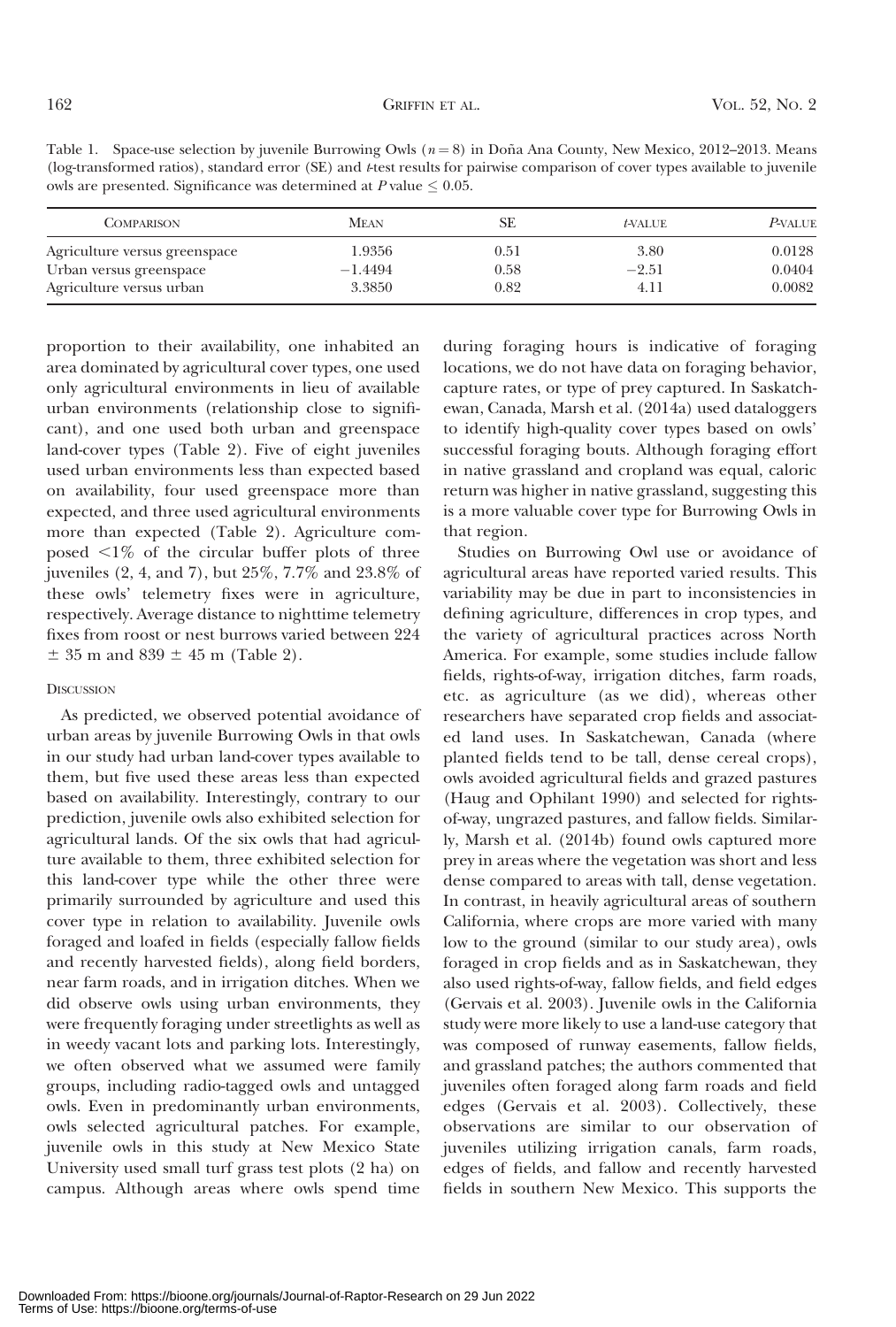



Figure 1. Examples of juvenile Burrowing Owls that (a) used land-cover types nonrandomly (owl number 2 from Table 2) and (b) used land-cover types in proportion to their availability (owl number 5 from Table 2) in Doña Ana County, New Mexico, USA. Gray triangle in each map represents the owl's natal nest.

importance of ecotones in agricultural landscapes for Burrowing Owls, possibly due to increased prey abundance and biomass in agriculture habitats (Rich 1986, Haug and Ophilant 1990, Leptich 1994, Moulton et al. 2006, Marsh et al. 2014a, Scobie et al. 2016).

Although juvenile owls seemed to avoid urban areas and select greenspace and agriculture, spaceuse varied among individuals. Other studies have reported similar variability among individual adult Burrowing Owls (Sissons et al. 2001, Gervais et al. 2003). There is little information on nighttime space-use of juvenile owls. In California, juvenile owls were most likely to be found in environments with grass cover types, but this varied by year and individual (Gervais et al. 2003). The most consistent result in our study was juvenile owl avoidance of urban landscapes. Owls selected agricultural landscapes over greenspace and urban, and selected greenspace over urban landscapes. Only two owls in this study used urban environments in proportion to availability; all others avoided urban areas. This result is particularly important as owl occupation of anthropogenic landscapes is increasing, but few studies have included urban environments. We also found that owls appeared to select agriculture; however, this was difficult to ascertain as not all owls had agriculture available, whereas others were in locations dominated by agriculture. In our study, most owls nesting in urban environments used nearby greenspace cover types during foraging hours. Four juvenile owls utilized greenspace more often than expected and this included parks, golf courses, and patches of native shrubs. Interestingly, in our same study area, post-fledging juvenile Burrowing Owls from nests in greenspace and urban-dominated cover types experienced higher mortality rates than those hatched in agricultural areas, suggesting that factors such as prey availability may lure owls into these environments, but there they experience higher mortality (Griffin et al. 2017).

Owls nesting in highly agricultural areas used this habitat in proportion to its availability, whereas other owls appeared to seek out this habitat type. Other studies have found extensive use of agriculture by Burrowing Owls but agriculture made up a large portion of available land-cover types (Haug and Oliphant 1990, Sissons et al. 2001, Gervais et al. 2003, Marsh et al. 2014a, Scobie et al. 2016). In these situations, owls often either used this land classification in relation to availability (Gervais et al. 2003) or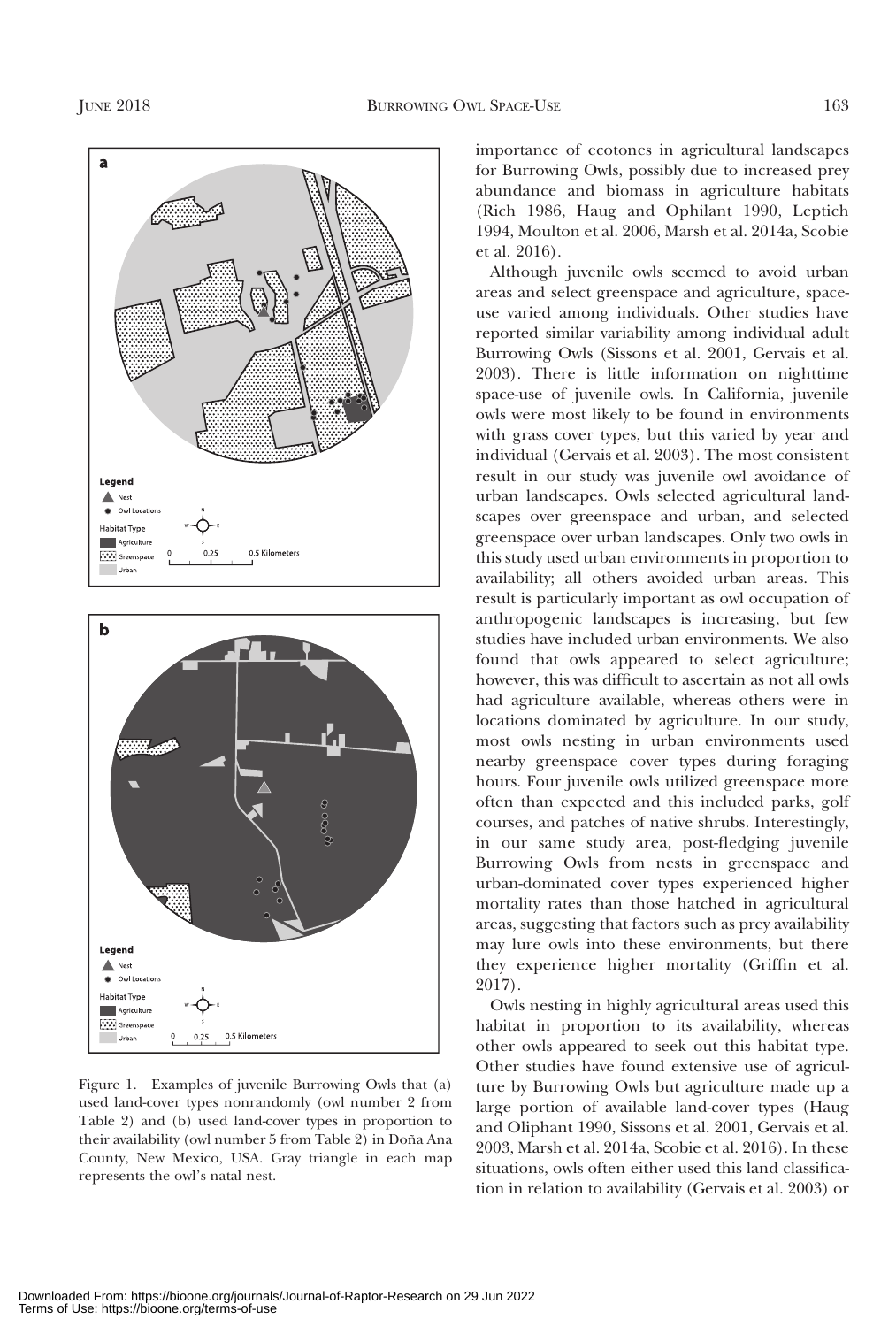Table 2. Individual space-use of juvenile Burrowing Owls  $(n = 8)$  during the post-fledging period in Doña Ana County, New Mexico. No. Loc = number of locations. Age span is the age of juveniles (wk) when tracked. Land-cover types:  $AG =$ Agriculture, UB = Urban, GS = Greenspace; subscripts defined as  $A = \%$  cover type available, U = % cover type used. Landcover selection (relative to available cover types):  $0 =$  cover type not available,  $-$  = cover type used less than available,  $+$ cover type used more than available. Significance was defined as  $P \leq 0.05$ .

| OWL<br>No.               | <b>DISTANCE</b><br>TRAVELED<br>AGE |             |                                  | LAND-COVER<br><b>AVAILABILITY AND USE</b> |           |       |                   |          | LAND-COVER<br><b>SELECTION</b> |          |  |     |            |                                                     |        |
|--------------------------|------------------------------------|-------------|----------------------------------|-------------------------------------------|-----------|-------|-------------------|----------|--------------------------------|----------|--|-----|------------|-----------------------------------------------------|--------|
| <b>AND</b><br><b>SEX</b> | No.<br>LOC.                        | <b>SPAN</b> | (m)<br>$(wk)$ $(\bar{x} \pm SE)$ | $AG_{A}$                                  | $AG_{11}$ |       | $UB_A$ $UB_{II}$  | $GS_{A}$ |                                |          |  |     | $\gamma^2$ | $\gamma^2$<br>$GSII$ AG UB GS VALUE P-VALUE P-VALUE | EXACT  |
| 1(f)                     | 17                                 | 6–13        | $297 \pm 37$                     | n/a                                       | n/a       |       | 42.70 11.76 57.30 |          | 88.20                          | $\theta$ |  |     | 6.65       | 0.01                                                | 0.01   |
| 2(m)                     | 20                                 |             | $6-18$ 517 $\pm$ 58              | 0.90                                      | 25.00     | 54.20 | 30.00             | 44.90    | 45.00                          | $+$      |  | $+$ | 131.23     | $\leq 0.01$                                         | < 0.01 |
| 3(m)                     | 14                                 |             | $6-10$ $479 \pm 39$              | 75.0                                      | 100.0     | 24.20 | 0.00              | 0.80     | 0.00                           | $^{+}$   |  |     | 4.67       | 0.10                                                | 0.06   |
| 4(m)                     | 26                                 |             | $6-16$ 538 $\pm$ 61              | 0.70                                      | 7.70      | 53.90 | 34.60             | 45.40    | 57.70                          | $+$      |  | $+$ | 20.82      | $\leq 0.01$                                         | < 0.01 |
| 5(f)                     | 19                                 | $6 - 17$    | $839 \pm 45$                     | 93.80                                     | 100.00    | 3.80  | 0.00              | 2.40     | 0.00                           | $^{+}$   |  |     | 1.26       | 0.53                                                | 1.00   |
| 6(m)                     | 22                                 |             | $6-14$ $224 \pm 35$              | n/a                                       | n/a       | 34.40 | 0.00              | 65.60    | 100.00                         | $\Omega$ |  | $+$ | 11.54      | $\leq 0.01$                                         | < 0.01 |
| 7(m)                     | 21                                 | $6 - 14$    | $550 \pm 49$                     | 0.83                                      | 23.80     | 47.60 | 4.80              | 51.50    | 71.40                          | $^{+}$   |  | $+$ | 143.32     | $\leq 0.01$                                         | < 0.01 |
| 8(m)                     | 37                                 |             | $6-13$ $271 \pm 36$              | 0.30                                      | $0.00\,$  | 40.10 | 64.90 59.60       |          | 35.10                          |          |  |     | 0.51       | 0.77                                                | 0.66   |

used this land-cover type less than would be expected based on availability (Haug and Ophilant 1990, Sissons et al. 2001). Two of the juveniles in our study that used agriculture in proportion to availability occurred in predominantly agricultural landscapes. The observed heavy use of agricultural areas in southern New Mexico is likely due to (1) our grouping of all agricultural areas into one category (including rights-of-way, fallow fields, and irrigation canals) and (2) the diversity of crop types in southern New Mexico, which included grass, hay, and some low-structure row crops.

Management Implications. Our research supports the importance of irrigated agricultural areas and greenspace for nighttime space-use by juvenile Burrowing Owls and demonstrates that these birds usually avoided urban land-cover types. The irrigation canal system appears to be a particularly important component of the agriculture category, as owls foraged along canals, in weedy ditches (not lined with concrete), and along associated farm roads. Owls in agricultural areas also used fallow and recently harvested fields and field edges. Greenspace is also important for juvenile owls in urbanized areas. Owls from nests in these areas preferentially foraged in city parks, golf courses, and patches of native habitat; however, juvenile Burrowing Owls using greenspace and urban environments experience higher mortality, which makes these cover types less suitable for conservation efforts (Griffin et al. 2017). Managers should also be aware of potential risks to Burrowing Owls in human-altered environments related to pesticide exposure (Engleman et al. 2012, Justice-Allen and Loyd 2017). The irrigation canal system and associated irrigated agriculture appears to be the most important land-cover type for juvenile Burrowing Owls in the urban and agricultural areas of southern New Mexico. Conservation organizations should work to increase awareness of this species in urban and agricultural areas so property owners are aware of the importance of their landscapes to wildlife, and when possible, conservation efforts should focus on agricultural land-cover types.

#### ACKNOWLEDGMENTS

We thank the city of Las Cruces and private landowners in the Mesilla Valley for their interest in this project and allowing access to their property. N. Apodaca, V. DiAndrea, H. Falco and J. Medina provided valuable field assistance. D. H. Johnson graciously provided support related to Burrowing Owl transmitter selection and transmitter attachment. We thank J. Frey and C. Steele for comments on an earlier version of this report and J. Belthoff and three anonymous reviews for additional comments. This research was completed under New Mexico State University Institutional Animal Care and Use Committee protocol 12-2011, NMDG&F Scientific collecting permit 3164, and USGS Bird Banding Permit 23074. Funding was provided by the City of Las Cruces, the US Forest Service, the USDA NIFA, HSI program (grant # 2011-38422-30947 to M. Desmond) and New Mexico State University. This is a New Mexico Agricultural Experiment Station publication, supported by state funds and the US Hatch Act.

#### LITERATURE CITED

Aebischer, N. J., P. A. Robertson, and R. E. Kenward (1993). Compositional analysis of habitat use from animal radio-tracking data. Ecology 74:1313–1325.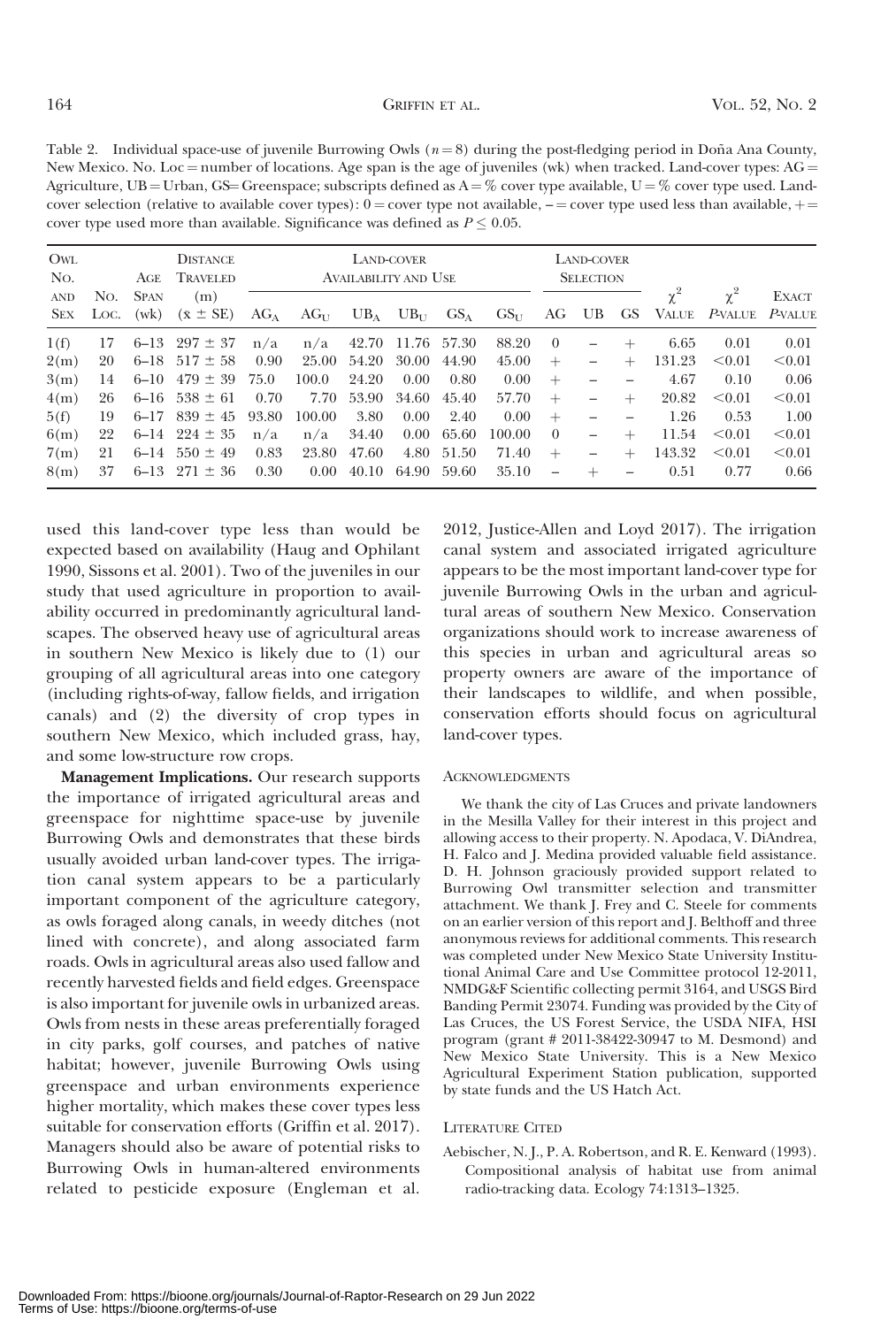- Aitchison, J. (1982). The statistical analysis of compositional data. Journal of the Royal Statistical Society Series B 44:139–177.
- Balbontín, J. (2005). Identifying suitable habitat for dispersal in Bonelli's Eagle: An important issue in halting its decline in Europe. Biological Conservation 126:74–83.
- Berardelli, D., M. J. Desmond, and L. Murray (2010). Reproductive success of Burrowing Owls in urban and grassland habitats of southern New Mexico. Wilson Journal of Ornithology 122:51–59.
- Berry, M. E., C. E. Bock, and S. L. Haire (1998). Abundance of diurnal raptors on open space grasslands in an urbanized landscape. The Condor 100:601–608.
- Bingham, R. L., L. A. Brennan, and B. M. Ballard (2007). Misclassified resource selection: compositional analysis and unused habitat. Journal of Wildlife Management 71:1369–1374.
- Boal, C. W., and R. W. Mannan (1998). Nest-site selection by Cooper's Hawks in an urban environment. Journal of Wildlife Management 62:864–871.
- Boal, C. W., and R. W. Mannan (1999). Comparative breeding ecology of Cooper's hawks in urban and exurban areas of southeastern Arizona. Journal of Wildlife Management 63:77–84.
- Boal, C. W., R. W. Mannan, and S. Hudelson (1998). Trichomoniasis in Cooper's Hawks from Arizona. Journal of Wildlife Diseases 34:590–593.
- Boggie, M. A., and R. W. Mannan (2014). Examining seasonal patterns of space use to gauge how an accipiter responds to urbanization. Landscape and Urban Planning 124:34–42.
- Catlin, D. H., and D. K. Rosenberg (2014). Association of sex, fledging date, and sibling relationships with postfledging movements of Burrowing Owls in a nonmigratory population in the Imperial Valley, California. Journal of Raptor Research 48:106–117.
- Conway, C. J., and V. Garcia (2005). Effects of radiotransmitters on natal recruitment of Burrowing Owls. Journal of Wildlife Management 69:404–408.
- Conway, C. J., M. D. Smith, L. A. Ellis, and J. L. Whitney (2006). Comparative demography of Burrowing Owls in agricultural and urban landscapes in southeastern Washington. Journal of Field Ornithology 77:280–290.
- Davies, M. J., and M. Restani (2006). Survival and movements of juvenile Burrowing Owls during the post-fledging period. The Condor 108:282–291.
- DeSante, D. F., E. D. Ruhlen, and D. K. Rosenberg (2004). Density and abundance of Burrowing Owls in the agricultural matrix of the Imperial Valley, California. Studies in Avian Biology 27:116–119.
- Desmond, M. J., J. A. Savidge, and K. M. Eskridge (2000). Correlations between Burrowing Owl and black-tailed prairie dog declines: a 7-year analysis. Journal of Wildlife Management 64:1067–1075.
- Dittmar, E. M., D. A. Cimprich, J. H. Sperry, and P. J. Weatherhead (2014). Habitat selection by juvenile

Black-capped Vireos following independence from parental care. Journal of Wildlife Management 78:1005–1011.

- Donázar, J. A., J. J. Negro, and F. Hiraldo (1993). Foraging habitat selection, land-use changes and population decline in the Lesser Kestrel Falco naumanni. Journal of Applied Ecology 30:515–522.
- Duncan, J. R. (1997). Great Gray Owls (Strix nebulosa nebulosa) and forest management in North America: A review and recommendations. Journal of Raptor Research 31:160–166.
- Engleman, C. A., W. E. Grant, M. A. Mora, and M. Woodin (2012). Modeling effects of chemical exposure on birds wintering in agricultural landscapes: The western Burrowing Owl (Athene cunicularia hypugaea) as a case study. Ecological Modeling 224:90–102.
- Gervais, J. A., D. K. Rosenberg, and R. G. Anthony (2003). Space use and pesticide exposure risk of male Burrowing Owls in an agricultural landscape. Journal of Wildlife Management 67:155–164.
- Griffiths, R., M. C. Double, K. Orr, and J. R. Dawson (1998). A DNA test to sex most birds. Molecular Ecology 7:1071–1075.
- Griffin, E., M. J. Desmond, and D. VanLeeuwen 2017. Juvenile Burrowing Owl movement and survival in a human-altered landscape. Wildlife Society Bulletin 41:649–658.
- Haug, E. A., and L. W. Oliphant (1990). Movements, activity patterns, and habitat use of Burrowing Owls in Saskatchewan. Journal of Wildlife Management 54:27– 35.
- Hull, J. M., J. J. Keane, W. K. Savage, S. A. Godwin, J. Shafer, E. P. Jepsen, R. Gerhardt, C. Stermer, and H. B. Ernest (2010). Range-wide genetic differentiation among North American Great Gray Owls (Strix nebulosi) reveals a distinct lineage to the Sierra Nevada, California. Molecular Phylogenetics and Evolution 56:212–221.
- Janke, A. K., and R. J. Gates (2013). Home range and habitat selection of Northern Bobwhite coveys in an agricultural landscape. Journal of Wildlife Management 77:405–413.
- Justice-Allen, A. and K. A. Loyd. (2017). Mortality of western Burrowing Owls (Athene cunicularia hypugea) associated with brodifacoum exposure. Journal of Wildlife Diseases 53:165–169.
- Leptich, D. J. (1994). Agricultural development and its influence on raptors in southern Idaho. Northwest Science 68:167–171.
- Lövy, M., and J. Riegert (2013). Home ranges and land use of urban Long-eared Owls. The Condor 115:551–557.
- MacCracken, J. G., D. W. Uresk, and R. M. Hansen (1985). Burrowing Owl foods in the Conata Basin, South Dakota. Great Basin Naturalist 45:287–290.
- Mannan, R. W., and C. W. Boal (2012). Birds of prey in urban landscapes. In People and Predators: From Conflict to Coexistence (N. Fascione, A. Delach, and